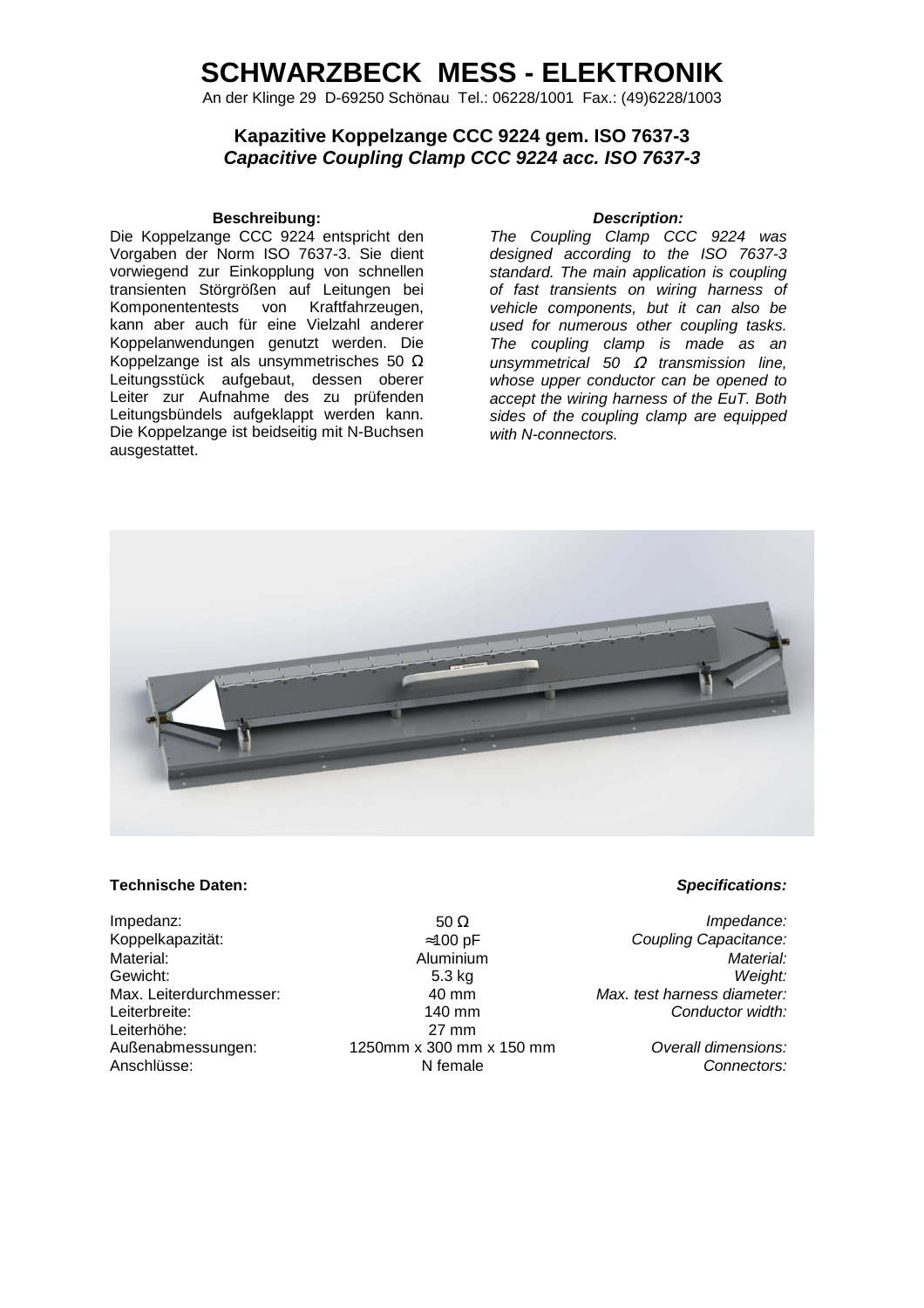# **SCHWARZBECK MESS - ELEKTRONIK**

An der Klinge 29 D-69250 Schönau Tel.: 06228/1001 Fax.: (49)6228/1003

## **Kapazitive Koppelzange CCC 9224 gem. ISO 7637-3 Capacitive Coupling Clamp CCC 9224 acc. ISO 7637-3**



**Transmission zwischen den N-Buchsen Transmission between the N-connectors** 

**Stehwellenverhältnis an den N-Buchsen Standing Wave Ratio at the N-connectors**